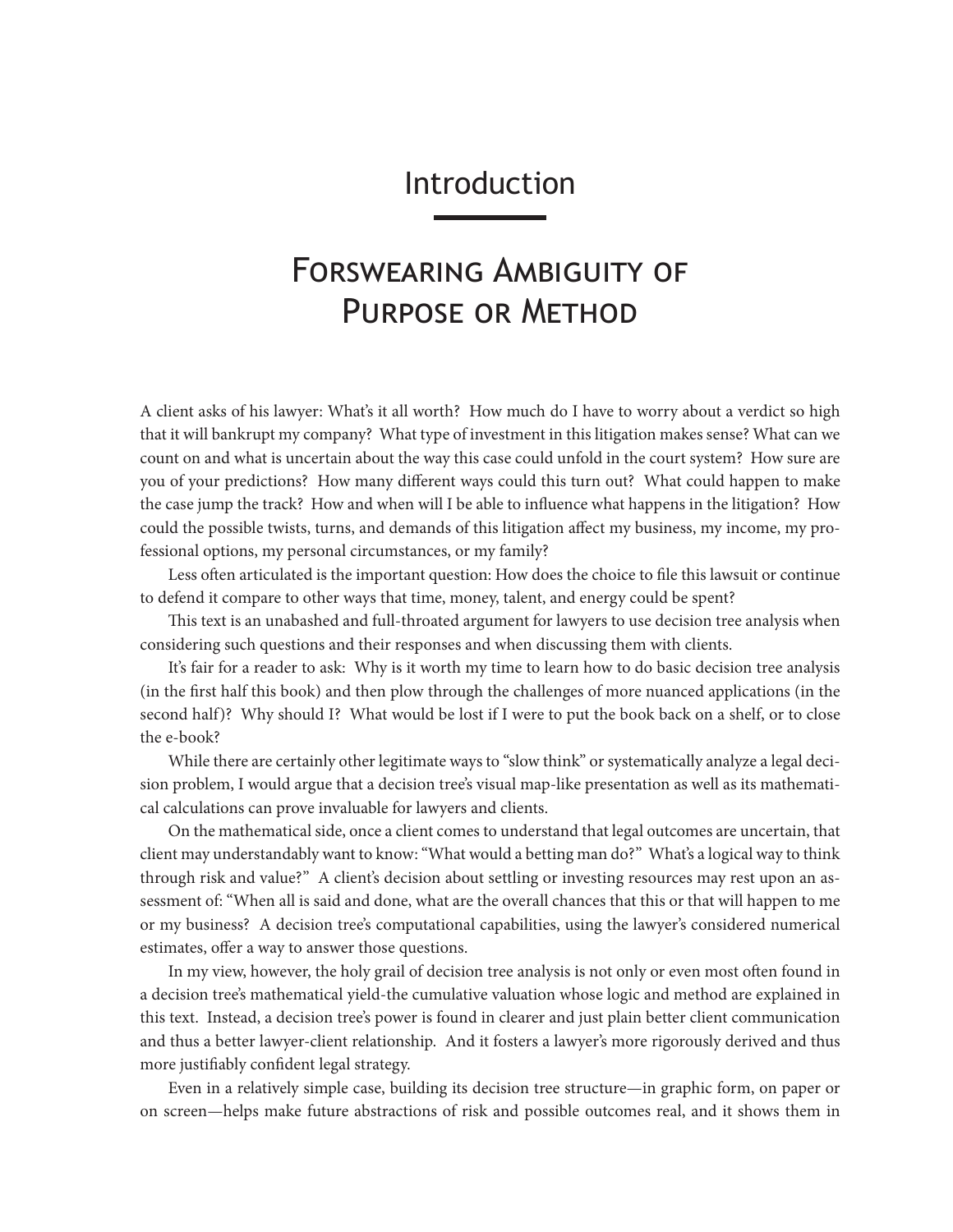## 2 **RISK AND RIGOR**

sequential and logical order. Needless to say, building a decision tree is all the more helpful in a more complex case. The tree structure is the case map. It enables the client to see where the lawyer's discussion of motions, issues, liability theories, and damages ranges fit on that map, on the various paths to an outcome. A tour guide may describe a winding and treacherous road ahead, but the prospective rider will consider the journey more carefully if he sees it mapped on the terrain. Of course, it's helpful that a client can also show the map—the decision tree graphic of the case—to other important players, whether fellow executives or a concerned spouse.

As discussed further in Chapter 13, for the lawyer aspiring to a "fully informed client," each juncture or turn along the tree's branch paths is a natural invitation for client questions and discussion. As lawyers, many of us tend to talk quickly through complicated law and process; we wave with a broad stroke through legal theories or damages ranges. We may assume a client's familiarity with legal concepts and procedure, or that the client absorbed and remembered previous explanations. At minimum, building a decision tree for a client's case and discussing why it looks the way it does also forces us to slow down. The process facilitates slowing down to explain each risk and possibility and to wait for confirmation of client understanding before moving on to the next segment of the tree. Often, the exercise also helps the client create emotional distance from the case and the idea of settlement.

Yes, similar calculations can be done with a spreadsheet and other decision-making approaches can be useful. However, in my view, the full blown graphic decision tree is a singularly worthwhile exercise when the client's decision rests on understanding, acknowledging, and coming to terms with foreseeable risks and possible outcomes, tangible and intangible, as the case unfolds.

For a lawyer, very simple cases don't require a tree. We get that overall settlement value suffers in the face of a real threat of dismissal on an early dispositive motion, or a potentially valid motion to eliminate a fraud claim. However, for more complex cases, the process of building a tree enforces the discipline of considering more nuanced questions: Is summary judgment really just all or nothing in this case? Might different potential rulings on the motion impact evidentiary issues down the line? With a limited budget for discovery or experts, where should we invest dollars to maximize our client's chances of success or, at least, to maximize settlement value? What is the relationship between linked risks and outcomes?

There is simply no substitute for seeing the more complex and nuanced map of interplay between procedural questions, legal issues, and possible outcomes. Sometimes, mapping the case by building a tree facilitates a less-than-obvious decision such as where to file, when choice of law questions are complex and state laws and judicial or jury temperaments vary. The tree gives the lawyer a sense of the whole picture, of the ways different issues fit together in a complicated case. As litigation unfolds—an expert report proves disappointing, a fact witness is unassailable on deposition—adjustments to the tree's probabilities or sketched paths may be warranted. And seeing where the fortunate or unfortunate development fits helps us to avoid over-weighting or under-weighting its significance.

In sum, lawyers and clients benefit from rigorous, clear, and honest ways of reaching understanding, prediction, conclusions, and advice. And claims to analytical rigor require deliberate consideration of factual and procedural uncertainties and their probabilities, strategic choices and their impact, and a full range of potential outcomes and their likelihoods. A client should be able to see the case's possible pathways as they may be mapped in his lawyer's mind. There's great benefit to the lawyer's analysis be-